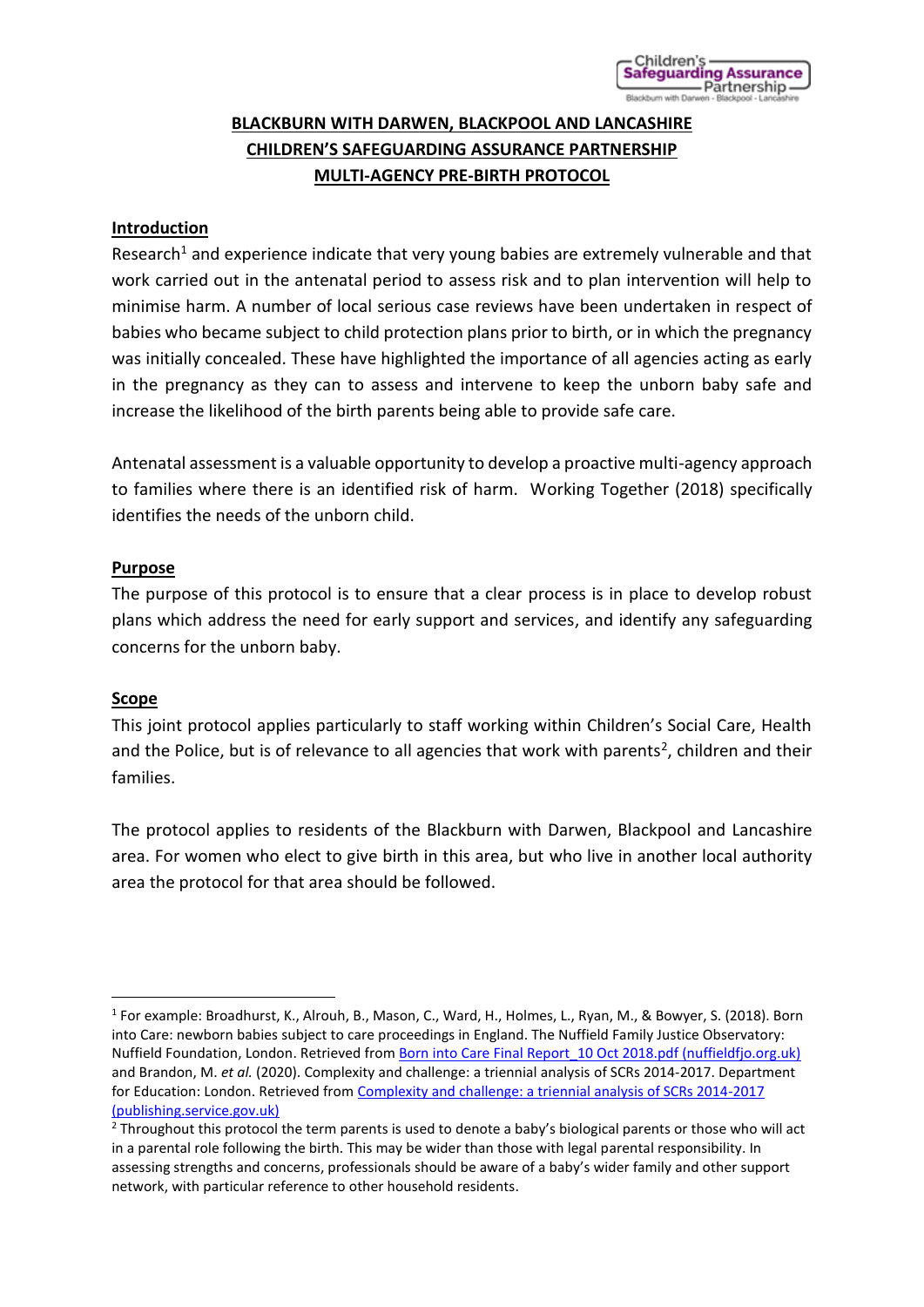# **Identification of Concerns in Pregnancy**

If there is a need for co-ordinated multi-agency support in order to promote the welfare and meet the additional needs of an unborn child, then early help procedures should be followed (see [Common Assessment Framework, CAF and Early Help\)](https://panlancashirescb.proceduresonline.com/chapters/p_com_assess_frame.html).

A referral/ request for support to Children's Social Care for a Pre-Birth Assessment must always be completed if there is a reasonable cause to suspect that the unborn baby is likely to suffer significant harm before, during or after birth (see [Recognising Abuse and Neglect\)](https://panlancashirescb.proceduresonline.com/chapters/p_recog_significant_harm.html).

Information about an unborn child and their parents can only be shared with the informed consent of the parents. This is important, both to comply with legislation and to help families feel that services are working with them and not doing things to them. Only in exceptional circumstances can the need for consent be overridden and then it remains good practice to discuss the referral/ request for support with them (see [Information Sharing and](https://panlancashirescb.proceduresonline.com/chapters/p_info_share_confident.html)  [Confidentiality\)](https://panlancashirescb.proceduresonline.com/chapters/p_info_share_confident.html).

Examples of concerns about an unborn baby and their parents that may indicate that a multiagency pre-birth assessment, led by Children's Social Care, should be considered are included in the appendix. These should be balanced with the strengths that are also listed.

Professionals should not lose sight of any safeguarding concerns for the parents (either as children or adults) and these should be acted on accordingly.

# **Looked After Children and care leavers who are pregnant or going to become a parent**

When it is established that a young person in care or care leaver is pregnant or going to become a parent, the referrer must contact the responsible Local Authority in order to identify the young person's allocated social worker or personal advisor. A decision can then be reached about whether a referral for the unborn child should be made. It should not be an automatic decision to make or accept a referral in relation to the pregnancies of all looked after children and care leavers unless the thresholds are met as outlined above. Where the young person resides in a different local authority area to that which is responsible for them as a looked after child or care leaver, the local authority in which the mother resides is responsible for the pre-birth assessment, although this should be completed in close conjunction with their 'home' local authority.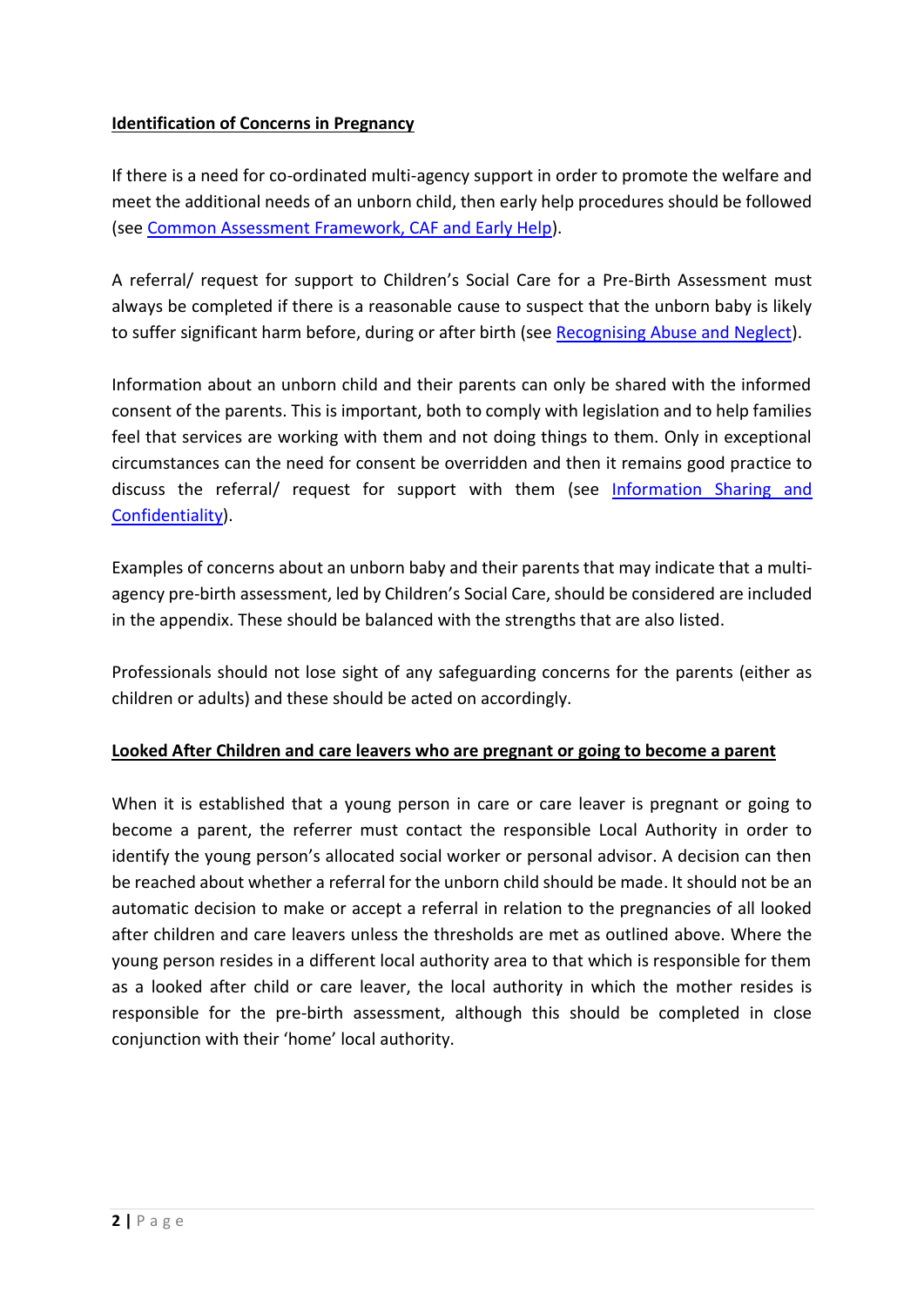# **Timescales regarding assessment and planning where there is a need to refer to Children's Social Care for a multi-agency pre birth assessment**

- Referrals/ requests for support to Children's Social Care for a multi-agency pre-birth assessment should be made as soon as concerns for the safety of the unborn child become apparent in the pregnancy.<sup>3</sup> Where there is any doubt as to the appropriateness or timing of a referral/ request for support advice should be sought from the duty social worker (see M[aking a Referral to Children's Soc](https://panlancashirescb.proceduresonline.com/chapters/p_referral_social_care.html)ial Care). If the referrer has not received an acknowledgement within three working days or an outcome within seven working days, they should contact Children's Social Care again.
- In cases of late presentation and concealed or denied pregnancy referrals/ requests for support should be made as soon as is possible and the subsequent process expedited as far as is possible to meet the needs of the unborn baby (see [Concealed](https://panlancashirescb.proceduresonline.com/pdfs/concealed_denied_preg.pdf)  [and Denied Pregnancy Guidance\)](https://panlancashirescb.proceduresonline.com/pdfs/concealed_denied_preg.pdf).
- Referrals/ requests for support about unborn babies should be made by whichever agency identifies the concerns. Multi-agency information sharing, with consent, prior to the referral/ request for support will enable more informed decision making e.g. probation may have concerns about criminality in household members, which midwifery can balance with strengths of which they are aware.
- When a sibling or other child within the household is already subject to a child in need or child protection plan a referral/ request for support for the unborn child should be made as soon as the referrer becomes aware of the pregnancy and a discrete pre-birth assessment in respect of the unborn baby should be undertaken.
- The pre-birth assessment will gather information from all involved agencies, e.g. General Practitioners, Midwifery, Health Visitors, Police etc. It is critical that information is shared promptly and fully to allow for timely decision making.
- During the process of completing a pre-birth assessment, a meeting of all professionals involved may be convened as per multi-agency procedures. This could be strategy meeting (see [Section 47 Enquiries\)](https://panlancashirescb.proceduresonline.com/chapters/p_sec_47_enq.html) or a multi-agency meeting including the family, held with their informed consent. All professionals should give high priority to attendance at pre-birth assessment meetings if requested. If attendance is not possible, they should ensure that their report is taken to the meeting by another appropriately briefed professional from their agency.

<sup>3</sup> Referrals/ requests for support must be accompanied by the minutes of any earlier multi-agency meetings or the early help assessment/ CAF, if they are available.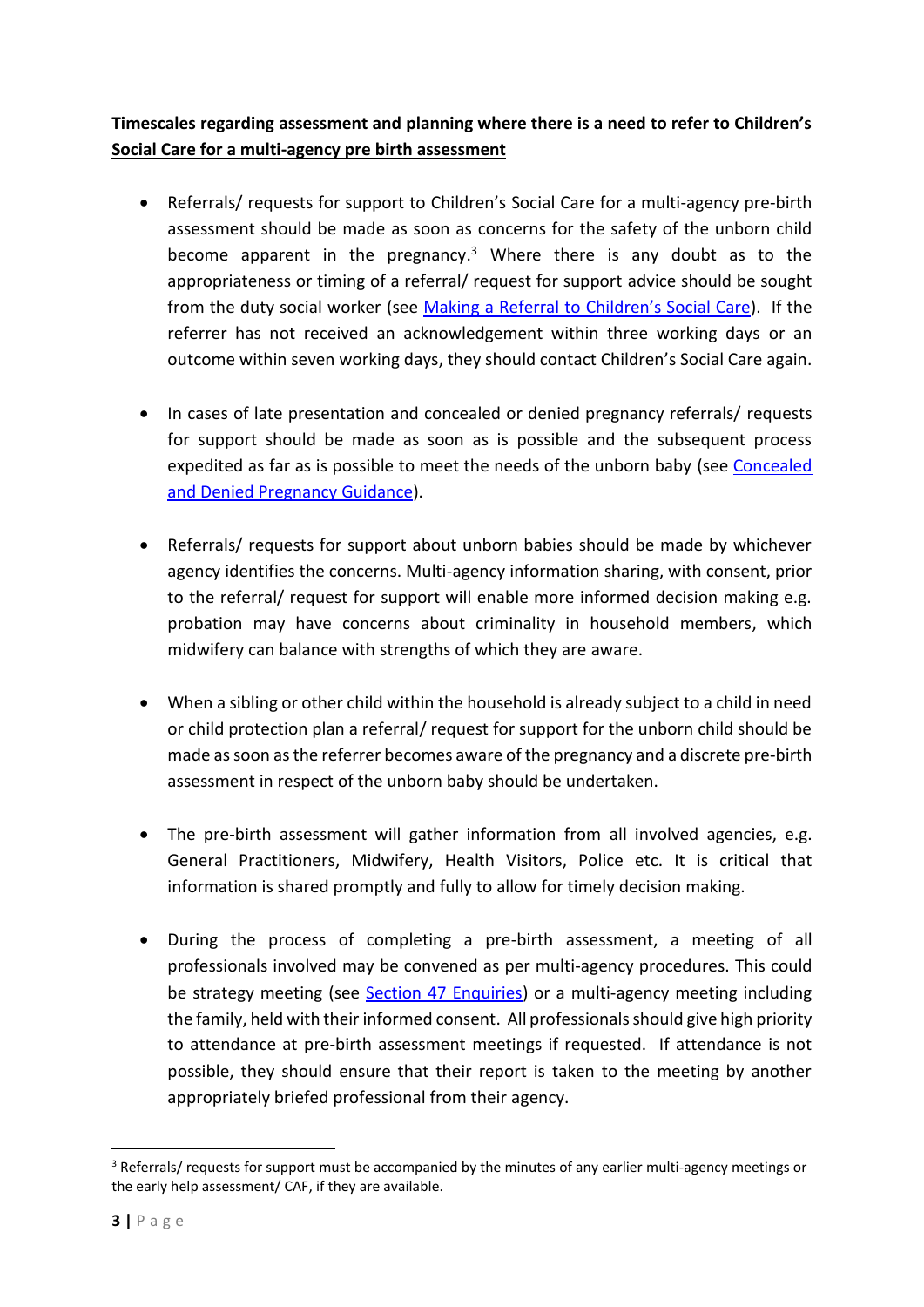• The pre-birth assessment will lead to one of a number of outcomes, including a step down to universal or early help services, a child in need plan, an initial child protection conference or seeking legal advice about the threshold to share parental responsibility or commence the public law outline (PLO) process. Children's social care will ensure that the outcome of the assessment is explained to the parents and involved professionals. Professionals should raise any concerns that they have with the outcome of the assessment. (See: [Resolving Professional Disagreements\)](https://panlancashirescb.proceduresonline.com/chapters/p_resolving_prof_disagree.html).

Where a pre-birth Initial Child Protection Conference is required it will be convened as early as is required to meet the family's needs, but not later than 30 weeks' gestation<sup>4</sup>. If the unborn baby is made subject to a Child Protection Plan at that Conference, the first Core Group meeting to agree the child protection plan will be held within ten working days. Core groups will continue to be held at a minimum of four weekly intervals prior to and after the baby's birth. If the unborn baby is not made subject to a Child Protection Plan, Child in Need and early help plans will be considered, with the first meeting for either also held within ten working days.

**All professionals should give high priority to attendance at Child Protection Conferences if requested. If attendance is not possible, they should ensure that their report is taken to the Conference by another appropriately briefed professional from their agency. The conference may not be viable or quorate if professionals are not present. Child Protection Case Conference Reports should be shared with parents prior to the meeting. (See [Initial](https://panlancashirescb.proceduresonline.com/chapters/p_initial_cp_conf.html)  [Child Protection Conferences\)](https://panlancashirescb.proceduresonline.com/chapters/p_initial_cp_conf.html).**

# **When an unborn child is made subject to a child protection plan:**

- A plan for the baby's birth and subsequent discharge from hospital will be agreed by all professionals at the first core group meeting and reviewed in all subsequent meetings (occasionally this may be agreed at a later meeting, when the initial child protection conference has been early in the pregnancy).
- The plan should address the following:
	- o Consideration of parental choice and plans should a homebirth be deemed clinically safe.
	- o How long the baby will stay in hospital. For example, if a baby is showing signs of withdrawal, pre term, then their length of stay will depend on the clinical need of the baby.
	- o How long the hospital will keep the mother on the ward taking into account when she is clinically fit for discharge.

<sup>&</sup>lt;sup>4</sup> In exceptional circumstances this may not be possible (e.g. concealed pregnancy or late presentation) and the initial child protection conference will be held as soon as is practical.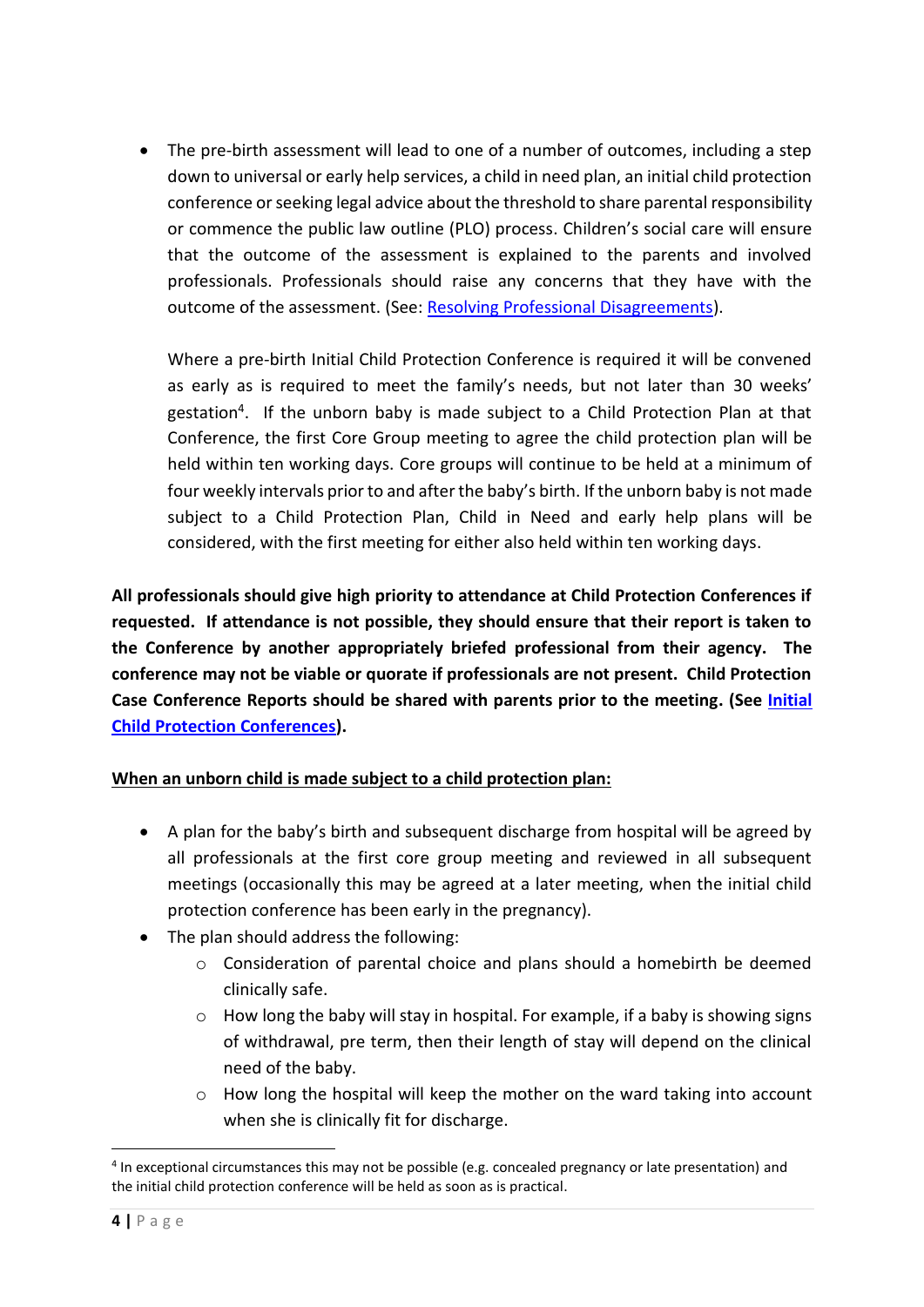- $\circ$  The arrangements for the immediate protection of the baby if it is considered that there are serious risks posed from parental alcohol consumption, substance misuse; mental ill health and/or domestic violence. Consideration should be given to the use of hospital security, and informing the Police.
- o The risk of potential abduction of the baby from the hospital particularly where it is planned to remove the baby at birth.
- $\circ$  The plan for contact between mother, father, extended family and the baby whilst in hospital. Consideration to be given to the supervision of contact – for example whether contact supervisors need to be employed.
- $\circ$  Consideration of any risks to the baby in relation to breastfeeding e.g. HIV status of the mother; medication being taken by the mother which is contraindicated in relation to breastfeeding.
- $\circ$  The plan for the baby upon discharge that will be under the auspices of Care Proceedings, e.g. discharge to parent/ extended family members; mother and baby foster placement; foster care, supported accommodation.
- $\circ$  Consideration should be given to whether or not North West Ambulance Service NHS Trust should be notified to facilitate safe transfer to hospital and effective communication with partner agencies. Information sharing should include an assessment of risk including violence and aggression.
- o Contingency plans should also be in place in the event of a sudden change in circumstances.
- o Who to contact should the baby be born out of hours.
- The midwife (or representative for midwifery services) will ensure that the pre-birth plan is filed in the maternity records within two working days of its completion and also shared with the Health Visiting service and GP. A copy will also be sent by the Social Worker to the Emergency Duty Team.
- Maternity unit staff will inform Children's Social Care of the baby's birth immediately (if out of hours, then the Emergency Duty Team). A children's social care representative will subsequently notify other members of the core group within one working day.
- A children's social care representative will organise the pre-discharge planning meeting prior to the baby's discharge from hospital. This meeting will confirm the baby's placement after discharge and multi-agency professional interventions will be agreed, recorded and distributed. (Responsibility for chairing the meeting, recording and distributing a record of the meeting will be determined at the meeting. It is a multi-agency responsibility.)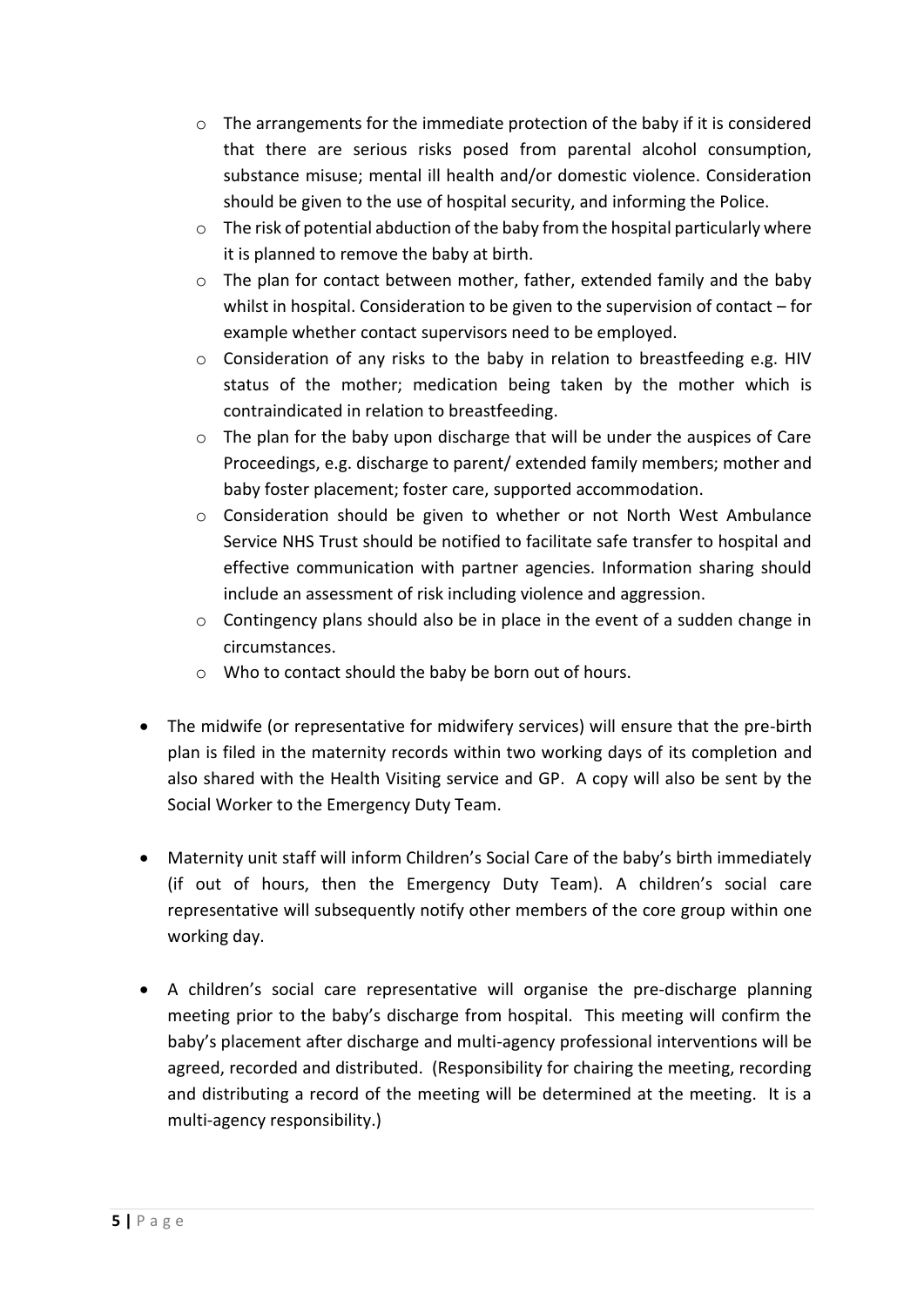- Where there is already a clear discharge plan in place, which has been agreed and discussed at a recent core group, and from which there have been no changes, a baby may be discharged without a pre-discharge planning meeting. The potential to discharge without a planning meeting should be agreed at the core group meeting prior to birth and telephone contact should be made with all core group members prior to discharge. Discharge in these circumstances should only occur when it meets safeguarding needs and is in the interests of the baby and parents.
- The existence of a child protection plan does not remove the parents' choice for the birth to be at home or in another location. In these circumstances, the core group will still agree post birth arrangements including for a discharge planning meeting, which may be in hospital or at another venue.
- A children's social care representative will undertake a home visit within 48 hours of the baby's discharge from hospital.
- The Child Protection Review Conference must be held within four weeks of the birth of the child, or sooner if legal action is being considered.

# **Babies taken into care**

For a small number of babies a decision will be taken prior to their birth that their parents will not be able to safely care for them, irrespective of the levels of support with which they are provided. In these circumstances the baby will be placed with extended family members who have been assessed as able to provide safe care, foster carers, or prospective adoptive parents shortly after birth. The following steps should be applied in these circumstances (which would also apply where the decision was made shortly after birth):

- Children's social care should seek legal advice as soon as the possibility arises that the baby may not be able to remain in the parents' care.
- Decision making, once alternatives to keep the family together have been exhausted, should be as early in the pregnancy as possible in order provide the parents with clarity and to begin planning for the baby's longer term care.
- The parents should continue to be involved in multi-agency planning for the birth and fully understand what to expect following the birth.
- In exceptional circumstances, where children's social care are not able to secure a court order, consideration may be given to the use of police powers of protection.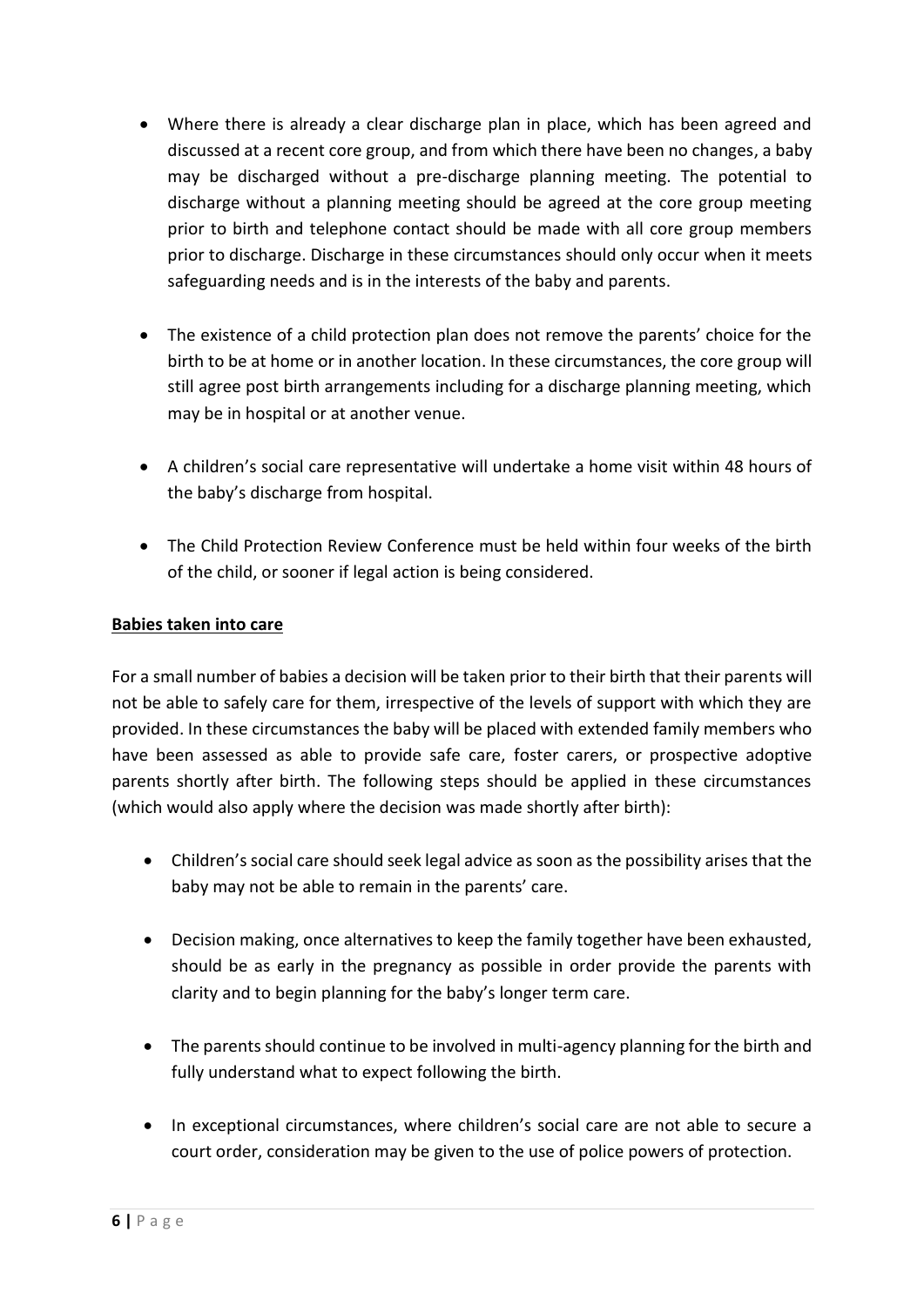- The parents should be provided with the opportunity to spend time with their baby following birth and to have a memory box for their baby.
- The social worker should consider how the baby's first few days should be captured for future life story work.
- The parents should continue to be offered multi-agency support, including from the midwife, health visitor and social worker. Particular consideration should be given to supporting the parents' mental health and emotional wellbeing.
- Multi-agency professionals should continue to work together to plan for the baby's future through children looked after reviews. Existing child protection (or child in need) plans will cease.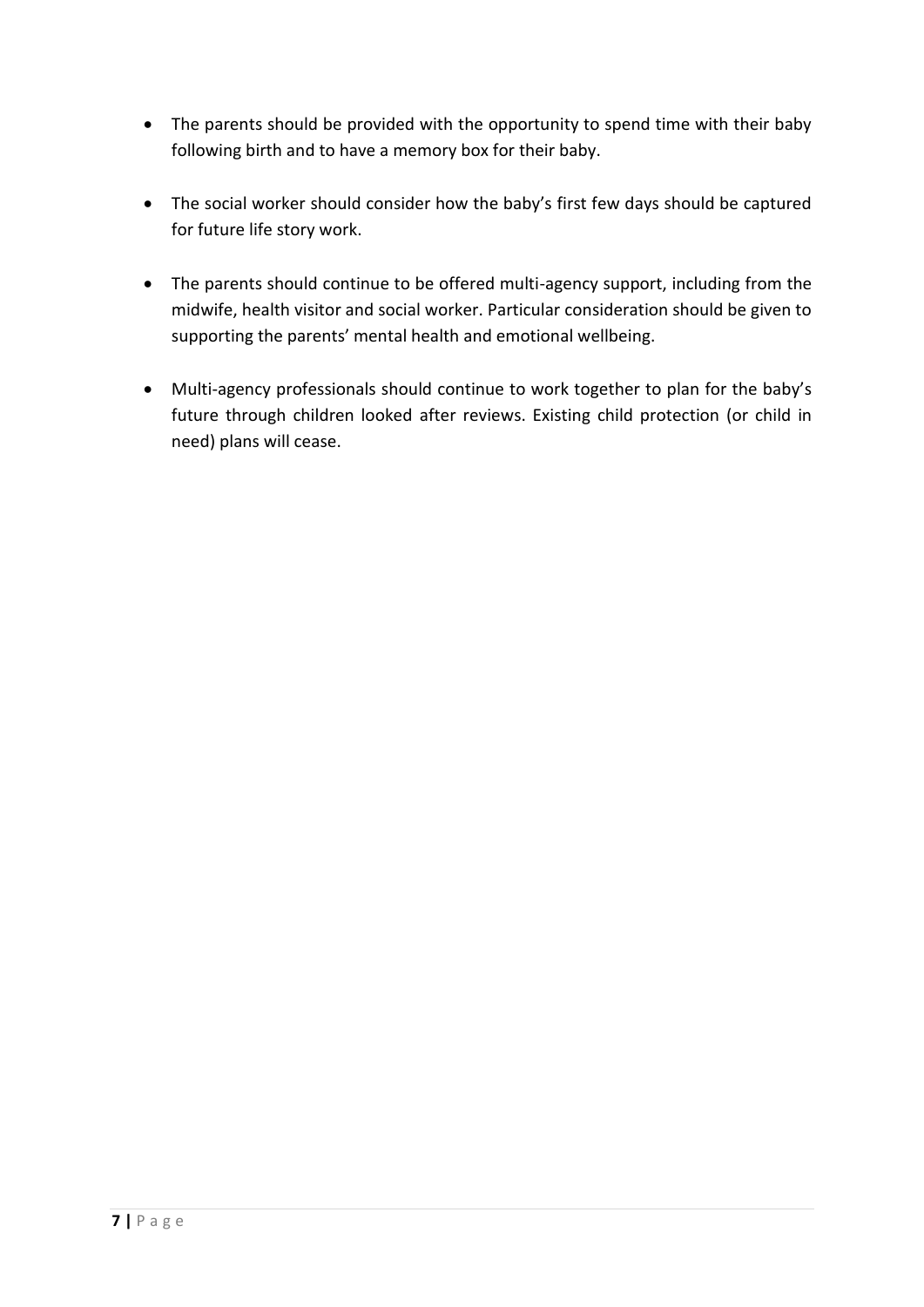#### **APPENDIX**

#### **Examples of Pre-Birth Strengths**

#### **Unborn Baby**

- Wanted pregnancy
- Consistent ante-natal care
- No special health needs or known disabilities

#### **Parenting Capacity (see footnote 2)**

- Positive experiences of parental role models
- Previous positive experience of being a parent
- Parent with good physical and mental health
- No misuse of substances
- Any use of substances does not impact on parenting capacity
- Appropriate preparation for baby
- Realistic expectations of new born baby
- Positive attitude to education
- Positive family support
- Good attendance at health checks and other appointments
- Shared parental responsibility
- Parent with no additional needs
- No significant exposure to trauma in own childhood
- Positive acceptance of unborn child
- Willing to engage with professionals if needed

#### **Family/ Household/ Environmental**

- Stable relationships
- Positive social networks and support
- Positive contact with absent parent
- Stable and well managed income
- Employed
- Stable neighbourhood/community links
- Secure tenancy or owner occupier
- Acceptable housing standards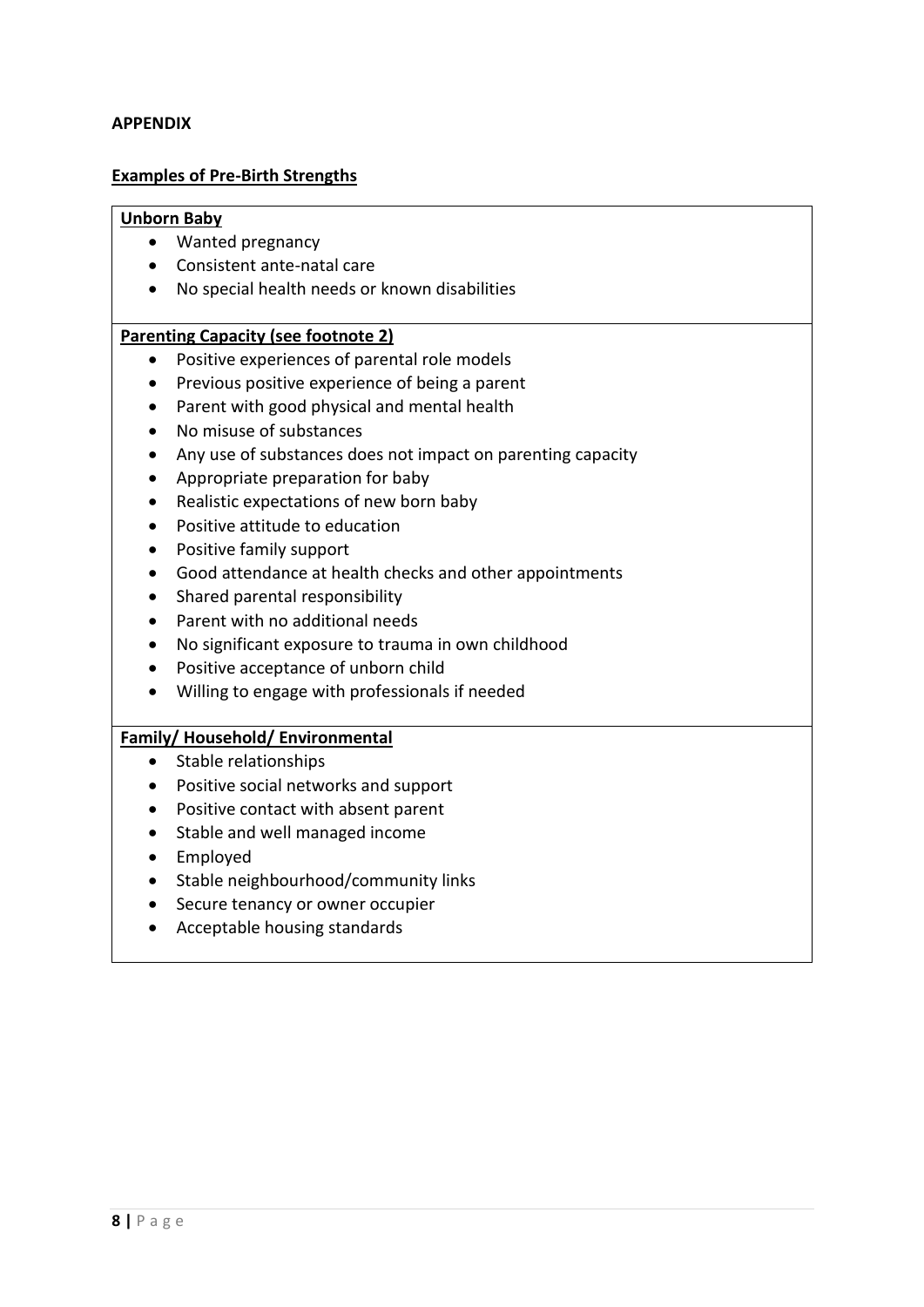### **Examples of Pre-Birth Concerns**

#### **Unborn Baby**

- Unwanted pregnancy
- Concealed pregnancy
- Premature birth
- Lack of or inconsistent ante-natal care
- Additional or complex health needs (e.g. disability or substance withdrawal)

### **Parenting Capacity (see footnote 2)**

- Lack of positive parenting role model
- Unresolved childhood trauma
- One or both parents were Looked After Children
- Lack of recognition of impact of own behaviour on others
- Lack of awareness of unborn baby's health needs
- Lack of preparation for new born baby
- Drug or alcohol misuse
- History of safeguarding concerns for previous child(ren), including being taken into care
- Mother under 13 (victim of rape under Sexual Offences Act 2003)
- Mental ill health that could impact on ability to parent
- Learning difficulties that could impact on ability to parent
- Physical disabilities or ill health that could impact on ability to parent
- Lack of engagement with professionals
- Lack of self-care skills
- Domestic abuse
- Mother has undergone or is at risk of FGM
- Health seeking behaviours
- Asylum seekers without recourse to public funds or at risk of deportation

# **Family/ Household/ Environmental**

- Domestic abuse
- Inappropriate social networks
- Inappropriate residents in household e.g. sex offenders or engaged in other criminal activity (this would include houses of multiple occupancy with shared facilities)
- Poor home conditions
- Significant debt
- Frequent moves of house/homelessness
- Relationship difficulties
- Multiple relationships
- Lack of community or family support
- Poor engagement with professional services
- Isolation (physical and social)
- Anti-social behaviour issues
- Criminal activity